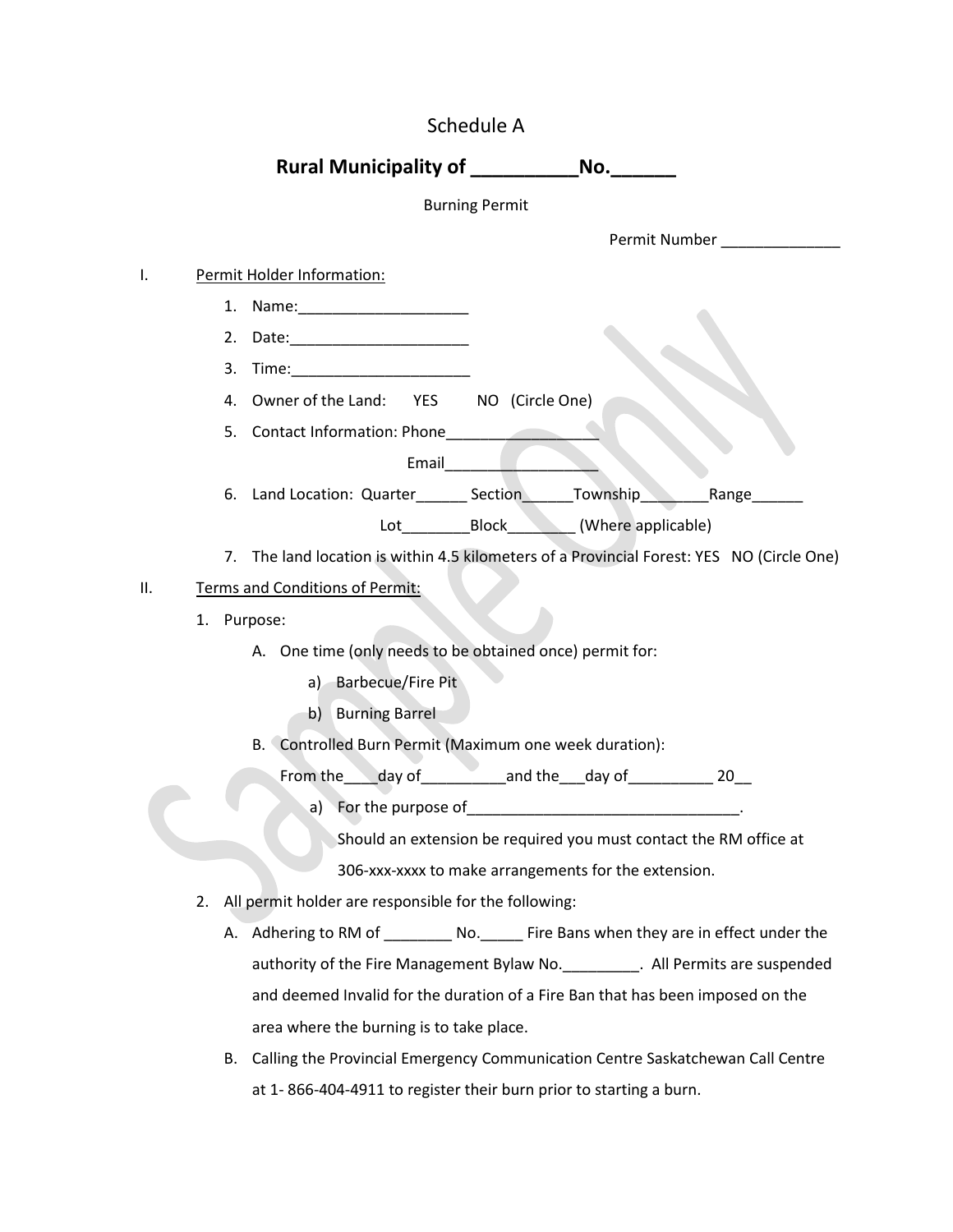C. Understanding their responsibilities of the Wildfire Act including:

(i) Ensuring that weather conditions are appropriate to allow for the fire to burn safely and under control from start to finish (Examples: It is risky to start a fire where wind speeds are at or beyond twenty (20) kilometers per hour or where relative humidity Is less than 25%);

(ii) Take all necessary precautions, including establishing fire guards where all burnable material must be removed, to ensure the fire is contained in the burn area and is kept to a controllable size to prevent escape;

(iii) Ensure that equipment to control the fire is on site and readily accessible during the burning period;

(iv) Contacting private owners or occupiers of adjacent land before starting the fire; (v) Not causing a public nuisance by exposing residents of the area to excessive amounts of smoke and odor create a hazard by Impairing visibility on public roadways, railway crossings or airports;

(vi) Ensuring that the fire Is monitored, supervised and under control at all times; and

(vii) Ensuring the fire is fully extinguished, meaning no flame, smoke or heat present.

- D. Burning in accordance with Canada's Clean Air Act, and associated regulations.
- 3. The issuance of Permit does not discharge the Permit Holder from responsibility for damage caused by the fire. If a fire spreads or is likely to spread and costs are incurred by the municipality or any person in controlling or extinguishing the fire, the Permit Holder will be liable for such costs and on summary conviction to the penalties provided in the Fire Management Bylaw No  $\blacksquare$ .

## III. Permit Holder Endorsement

\_\_\_\_\_\_\_\_\_\_\_\_\_\_\_\_\_\_\_ \_\_\_\_\_\_\_\_\_\_\_\_\_\_\_\_\_\_\_\_

I have read, understand and agree to abide by the terms and conditions of this permit.

Name Signature